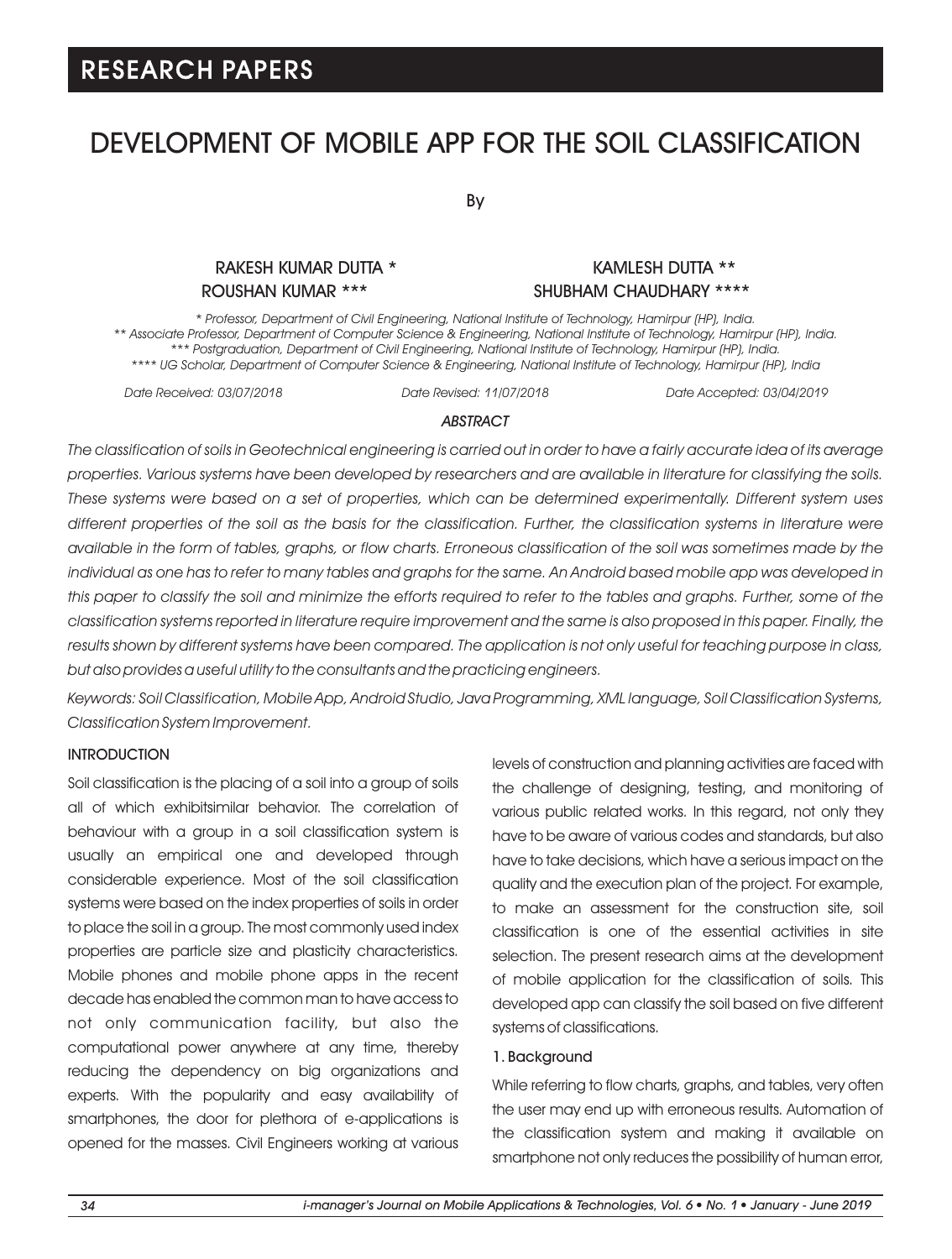but also improves upon the decision making time regarding subsequent constructional activities. Most commonly used classification systems are defined by various US based organizations, such as the United States Department of Agriculture (USDA) Textural Classification System, the Unified Soil Classification System (USCS, 1987), American Society for Testing Materials (ASTM), and American Association of State Highway and Transportation Organisation (AASHTO) System. For soil classification in Indian context, Indian Standard Classification (ISC) system was adopted by the Bureau of Indian Standards. The ISC system is in many respects, similar to the Unified Soil Classification System (USCS). The parameters considered for classification vary from one classification system to another, which primarily is determined from the perspective of the purpose for which the soil is considered. For example, for road construction, AASHTO system is used, USDA is used for agricultural purpose, and ASTM and USCS is generally used for the determination of general engineering behaviour. These classification systems are shown in Table1.

Study of Table 1 reveals that the AASHTO and USCS classification system do not include classification of organic soils. A corrective approach was introduced in these classification systems by Huang, Fatel, Santagate, and Bobet (2009) in classifying the organic soils.

The efforts for automating the classification of soil are also undertaken by various researchers and organizations. Of these, the initial work is reported by Hoffmann (2014). The researcher developed MATLAB code for the USDA classification system. Emmanuel and Chukwuma (2015) reported a MATLAB code for the AASHTO classification system. This code can be used on standalone systems. On

| <b>Classification Systems</b> | <b>Parameters Used</b>                                               | Remarks                                                |
|-------------------------------|----------------------------------------------------------------------|--------------------------------------------------------|
| AASHTO (1928)                 | Particle size distribution,<br>liquid limit, plasticity<br>index, GI | Does not include<br>classification of<br>organic soils |
| USDA (1938)                   | Grain size of sand,<br>silt and clay                                 | Provide only textural<br>classification                |
| USCS (1942)                   | Gradation, grain size,<br>LL, PI                                     | No provision for mixed<br>and organic soils            |
| IS: 1498-(1970)               | Gradation, grain size,<br>LL. PI                                     | Provision of medium<br>compressibility                 |
| ASTM D 2487-6 (2006)          | Gradation, grain size,<br>LL, PI, LLR                                | Classify all types of soils                            |

Table 1. Classification Systems

commercial front, a web based commercial Geosystem software (http://geosystemsoftware.com) is also available, which can classify the soil based on a classification system and can be used remotely as well. An Android based application for soil classification has been developed by Randhawa and Krishna (2014). The application classify soil samples on the basis of their percentage sieve passing values according to various Soil Classification Systems, such as ASHTO (according to AASHTO M-145-9), USCS (according to ASTMD 2487-06), and ISSCS (according to IS 1498).

With the exceeding popularity and ease of use, mobile phones have come a choice of computational platform for the application, which have frequent use and can make the information available anywhere at any time. Since the civil engineers spend most of the time either in testing labsor in the fields conducting the experiments, mobile phones are not only handy, but offer enough computation power for the soil classification related analysis. Further, mobile app for classifying the soils using USCS, AASHTO, and USDA are available on the playstore (application distribution platform). The application available on the play store is insufficient to classify all types of soil effectively as it is based on present classification systems which are not complete as evident from Table 1.

The above literature indicates that no single mobile app is available, which includes all important classification systems with a provision to classify the organic soils as well. Therefore, an attempt has been made in this paper to develop and demonstrate a mobile application for the soil classification; which can classify soil based on five classification systems including improved ISC, USSC, and AASHTO system. The work presented in this paper was an extension of the work comprising mobile app for an ASTM system of soil classification as reported in Kumar, Dutta, and Dutta (2015). The reported algorithm and classification system is based on USCS classification system and can classify all type of soils effectively.

#### 2. Proposed Improvement in the Classification Systems

On the basis of the correction, as suggested by Huang et al. (2009), an improved classification (Table 2) has been proposed for an AASHTO system of classification.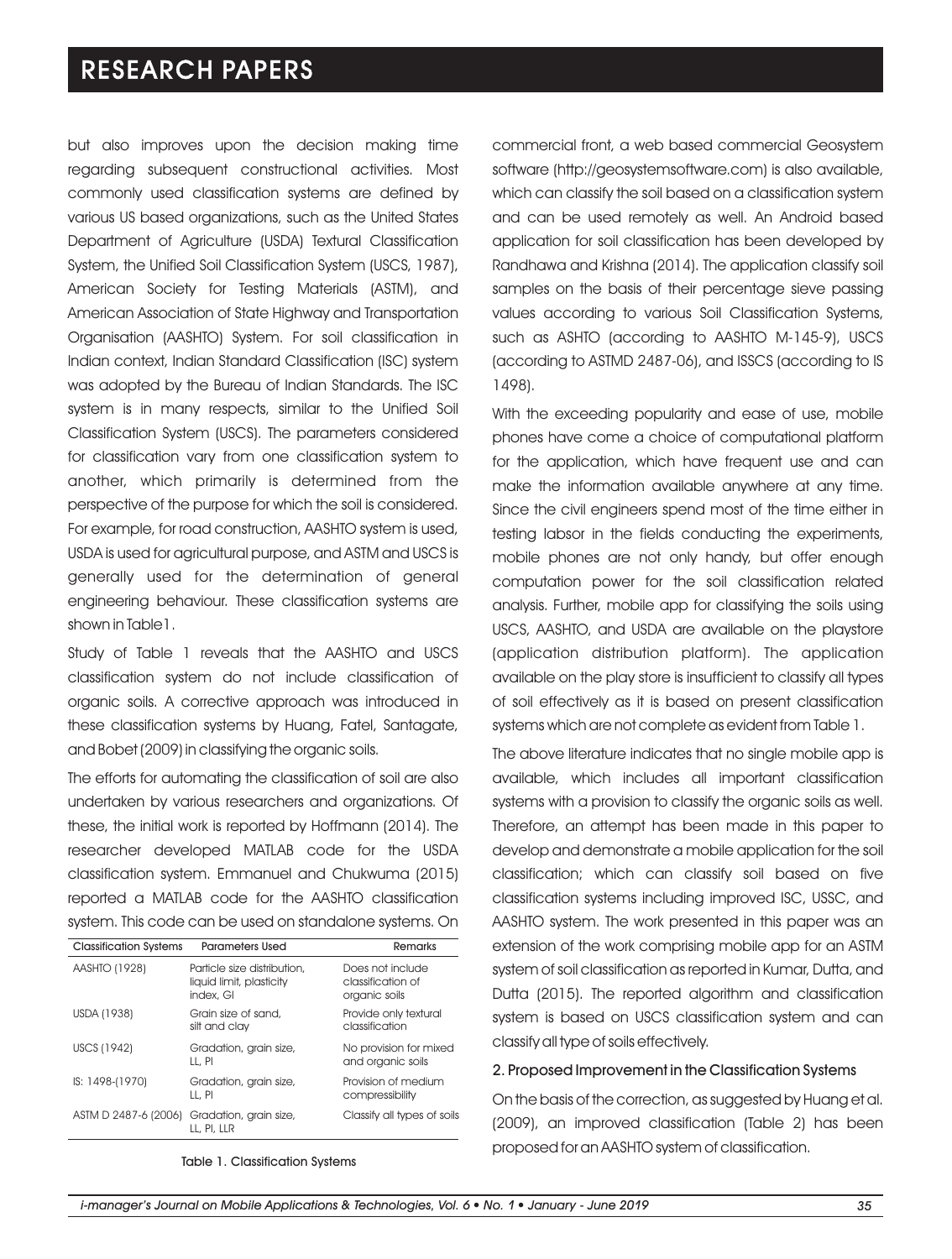| <b>Group Classification</b>                                                                                      | $A-1$                                  |                                    |               | Granular material (35% or less passing no. 200 seieve)<br>$A-2$ |                             |  | Silty-Clay Materials (more than 35% Passing No. 200 sleve)<br>$A-7$                                         |     |             |                                           |              |  |                   |                           |                                                               |
|------------------------------------------------------------------------------------------------------------------|----------------------------------------|------------------------------------|---------------|-----------------------------------------------------------------|-----------------------------|--|-------------------------------------------------------------------------------------------------------------|-----|-------------|-------------------------------------------|--------------|--|-------------------|---------------------------|---------------------------------------------------------------|
|                                                                                                                  | A-1-a                                  | A-1-b                              | $A-3$         |                                                                 | A-2-4 A-2-5 A-2-6           |  | $A-2-7$                                                                                                     | A-4 | $A-5$       | A-6                                       | A-7-5        |  |                   | A-7-6 A-7-6-O 0-A-7-6 A-8 |                                                               |
| (a) Sleve Analysis:<br>Percentage passing<br>$1.2.00$ mm (No $10$ )<br>2.0.425 mm (No 40)<br>3.0.075 mm (No 200) | $50$ max<br>$30 \text{ max}$<br>15 max |                                    | 50 max 51 min |                                                                 |                             |  | 25 max 10 max 35 max 35 max 35 max 35 max 36 min 36 min 36 min 36 min 36 min 36 min 36 min                  |     |             |                                           |              |  |                   |                           | 36 min                                                        |
| (b) Characteristics of fraction<br>passing 0.425 mm (No 40)                                                      |                                        |                                    |               |                                                                 |                             |  |                                                                                                             |     |             |                                           |              |  |                   |                           |                                                               |
| 1. Liquid limit<br>2. Plasticity index<br>3. Organic content                                                     | 6 max                                  |                                    | N.P.          |                                                                 |                             |  | 40 max 41 min 40 max 41 max 40 max 41 max 40 max 41 min 41 min 41 min 41 min<br>10 max 10 max 11 min 11 min |     |             | 10 max 11 min 11 min 11 min 11 min 11 min |              |  | 3 max 3 max 3 max | $11 \text{ min}$          | 41 min<br>$11 \text{ min}$<br>$3 \text{ max}$ $3 \text{ max}$ |
| (c) Usual types of significant<br>constituent materials                                                          |                                        | Stone fragments<br>Gravel and sand | Find<br>sand  |                                                                 | Silty or Clayey Gravel Sand |  |                                                                                                             |     | Silty soils |                                           | Clayey soils |  |                   | Organic clay              | Organic<br>soils                                              |
| (d) General rating<br>as sub grade                                                                               |                                        | <b>Excellent to Good</b>           |               |                                                                 | Fair to Poor                |  |                                                                                                             |     |             |                                           |              |  |                   | Un Acceptable             |                                                               |

Table 2. Proposed Improvements in AASHTO System of Classification

Classification of soil is based on particle size and characteristics of fraction passing 0.425 mm. A new characteristic such as organic content along with liquid limit and plasticity index of the soil has been introduced. The effect of organic content can be seen in A-7 group, which is mainly clayey type of soil. On the basis of organic content, a new nomenclature was introduced in A-7 group and also if the soil has high organic content it was declared as A-8 group. Further, the usual types of significant constituent materials such as for A-7-6-O, it would be clay

with organic for O-A-7-6 it would be organicclay which is influenced by organic content were also added. General rating as subgrade has also been given for organic soil as Unacceptable since organic content is not required in subgrade material. Further, to improve DSC and USCS, many new nomenclatures were introduced in the concerned classification systems as shown in Figure 1. These introduced nomenclatures were based on the influence of organic content. It was found that organic content could be present in fine grained soil, which may be



Figure 1. Algorithm for ISC Classification System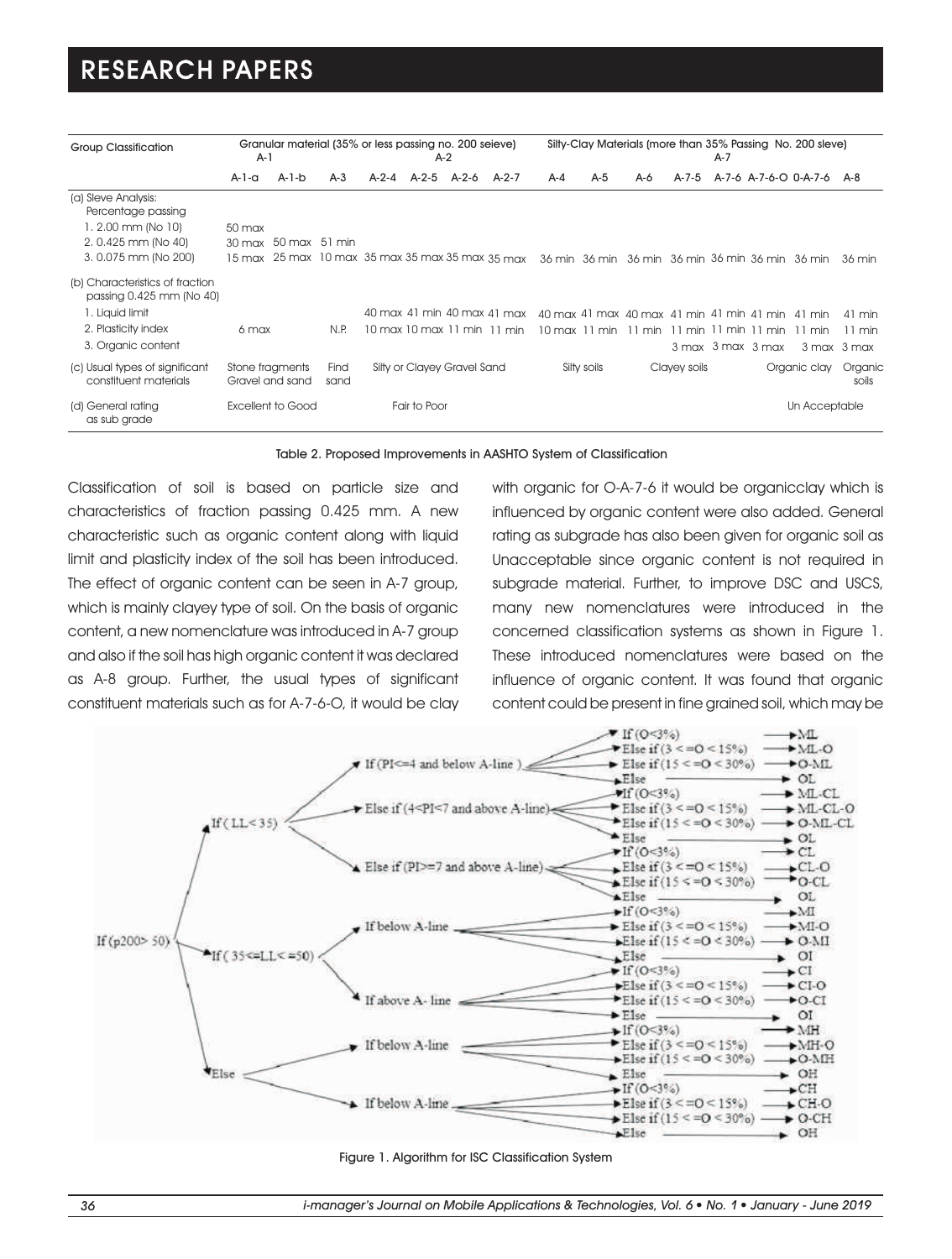either silt or clay. Accordingly, the nomenclature in both the soil type was introduced. The influence of organic content was considered if it was greater than 3%. Further the improvement in ISC and USCS were similar, the only difference was in ISC, influence of organic content on section of medium compressibility  $(35 \leq L \leq 50)$  was also considered as evident from Figure 1. Thus by introducing improvement, complication in interpreting the soil classification result improved.

#### 3. Algorithm and App Development

Each classification system was thoroughly studied and observed and then an algorithm was prepared separately for different systems. These algorithms were used to prepare source code in Java or in C programming. Sample algorithm for each classification system has been shown and discussed separately in Figures 1 - 4. Figure 1 shows the sample algorithm used for Indian Soil Classification with fine grained soil (percentage passing No. 200 sieve) was greater than 50%. A similar approach was adopted for coarse grained soil and merged with the main code. For fine grained soil, additional coding for the plasticity chart was prepared and included in the main code for classification. Further, as evident from Figure 1, there were many new nomenclature introduced in the algorithm, which was decided by percentage of organic content in the soil. The influence of organic content was considered if it exceeds 3% in the soil. The attempt of including new nomenclature was made to broaden the domain of classification system as the system was not able to classify organic soil effectively. Unified Soil Classification System (USCS) was similar to Indian Soil Classification (ISC) with the only difference, that USCS have not considered intermediate plasticity. There was either liquid limit < 50 or liquid limit  $>= 50$  for low or high compressibility, respectively. Thus similar approach was adopted for algorithm preparation and coding as prepared for Indian Soil Classification.

American Society for Testing Materials (ASTM) classification system identifies three major soil divisions: coarse-grained soils, fine-grained soils, and highly organic soils. These three divisions were further subdivided into a total of 15 basic soil groups and each soil group have a number of group names. Figure 2 shows the sample algorithm of fine grained soil of low plasticity. As evident from Figure 1, soils were classified by group symbols and group names. For example, one can have a soil with a group symbol, CL-ML, and group name, which described the soil, as "Sandy Silty Clay" if the gravel content was less than 15%. And if gravel content was equal or



Figure 2. Algorithm for ASTM Classification System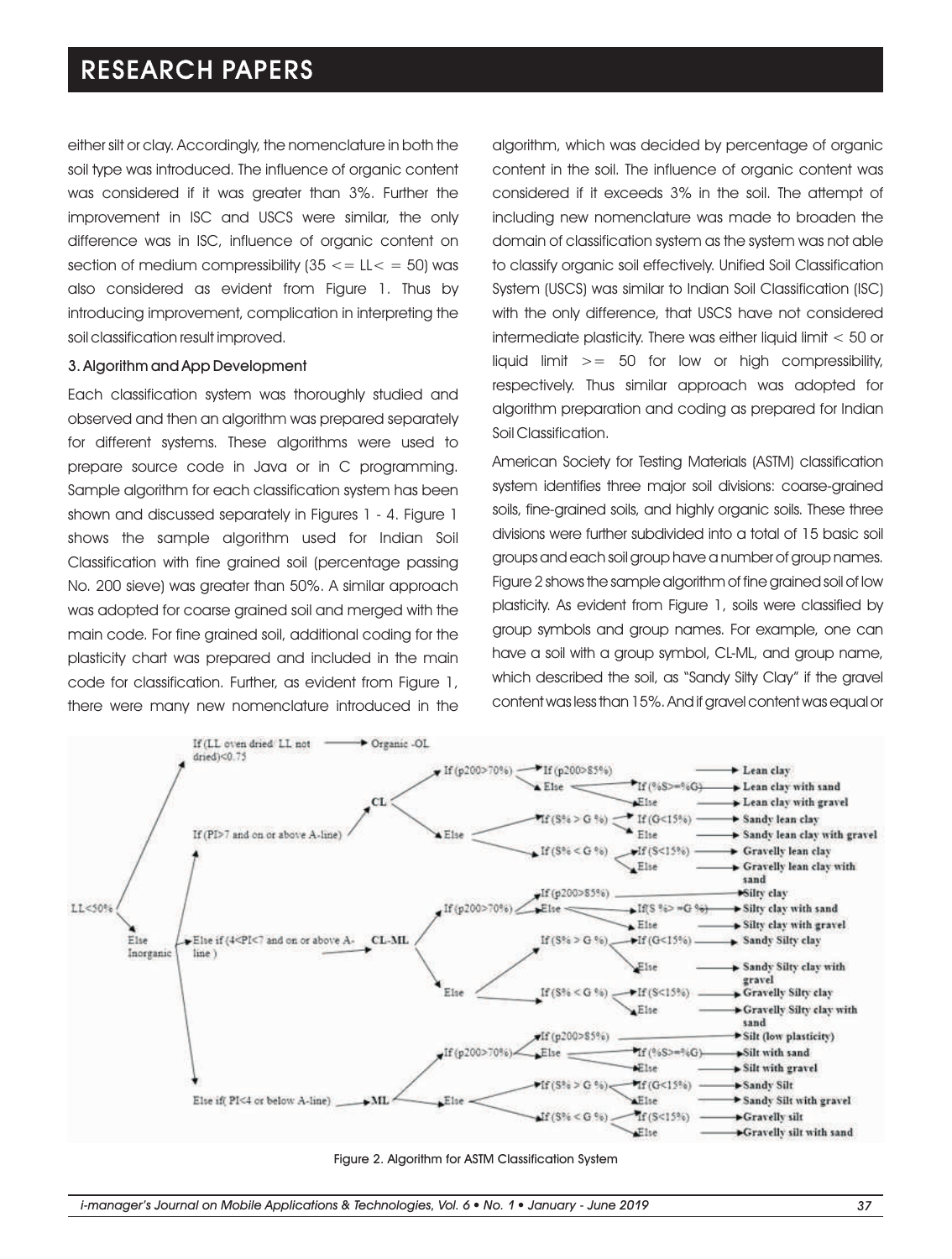| If $(0 \leq C \leq C \leq C)$ $\longrightarrow$ if $(30 \leq M \leq M)$ and $M \leq 50$ $\longrightarrow$ if $(30 \leq S \leq M)$ |
|-----------------------------------------------------------------------------------------------------------------------------------|
| If $(G<15)$ $\longrightarrow$ loam (output)                                                                                       |
| Else $\longrightarrow$ gravelly loam (output)                                                                                     |
| Figure 3. Sample Algorithm for USDA Classification System                                                                         |
| If $(p200 \le 15)$ $\longrightarrow$ if $(p40 \le 30)$ $\longrightarrow$ If $(p10 \le 50)$ $\longrightarrow$ If $(P1 \le 6)$      |
| Then group classification=A-1, A-1-a                                                                                              |
| Group index, GI= $(.2*a+.005*a*c+.01*b*d)$                                                                                        |
|                                                                                                                                   |

Where  $a= (p200-35)$ ;  $b= (p200-15)$ ;  $c= (LL-40)$ ;  $d= (PI-10)$ Usual type of constituent material= Stone fragments gravel General rating as subgrade= Excellent (depends on GI value)

Figure 4. Sample Algorithm for AASHTO Classification System

more than 15%, then the group name would have been " Sandy Silty Clay with Gravel". This standard can identify about hundred types of soil groups and provides a better scheme for mixed soils, i.e., Soils consist of mixtures of sand, gravel, and clay. A similar approach was adopted for coarse grained soil and merged with the main code. ASTM D2487-6 was an improved version of USCS and included organic soil classification by introducing the term liquid limit ratio, which is the ratio of liquid limit oven dried to dried sample. If the liquid limit ratio was less than 0.75, the soil was classified as organic soil.

United State Department of Agriculture (USDA) classification was based on particle size. On the basis of particle size, soil was divided in to gravel, sand, silt, and clay. But USDA have given triangular classification chart in which input variable was only sand, silt, and clay thus U.S. Bureau of Public Road suggested a correction as,

Corrected percentage of sand  $=$  Percentage sand  $x$ (100/(percentage of sand+silt+clay))

Similar correction can be used for corrected silt and clay. The textural classification of the soil would be done based on the corrected percentages. This classification system can identify eleven types of soil mixture. The sample algorithm for Loam type of soil is shown in Figure 3. Similarly, algorithm for others ten cases were prepared and merged with the main code.

The sample algorithm for AASHTO classification system is shown in Figure 4. Along with the group classification, group index, usual type of constituent material and general rating as subgrade was linked and shown in the result. Similarly, algorithm of all other cases were written and merged to prepare a single main code.

As evident from Figure 5 in the result, the triangular chart also appeared, showing the resultant highlighted soil area

| IJ                     | $\frac{16}{3}$ and $\frac{12}{16}$ 5:46 PM | 9.59           |                        |   | $2$ $\frac{1}{2}$ $\frac{1}{2}$ $\frac{1}{2}$ $\frac{1}{2}$ $\frac{1}{2}$ $\frac{1}{2}$ $\frac{1}{2}$ $\frac{1}{2}$ $\frac{1}{2}$ $\frac{1}{2}$ $\frac{1}{2}$ $\frac{1}{2}$ $\frac{1}{2}$ $\frac{1}{2}$ $\frac{1}{2}$ $\frac{1}{2}$ $\frac{1}{2}$ $\frac{1}{2}$ $\frac{1}{2}$ $\frac{1}{2}$ $\frac{1}{2}$ $\frac{1}{2$ | ÷                          | 451% & 5.46 PM |  |  |
|------------------------|--------------------------------------------|----------------|------------------------|---|------------------------------------------------------------------------------------------------------------------------------------------------------------------------------------------------------------------------------------------------------------------------------------------------------------------------|----------------------------|----------------|--|--|
| <b>USDA</b>            |                                            | <b>USDA</b>    |                        |   |                                                                                                                                                                                                                                                                                                                        |                            |                |  |  |
| <b>Enter Parametes</b> |                                            |                | <b>Enter Parametes</b> |   |                                                                                                                                                                                                                                                                                                                        | <b>RESULT</b>              |                |  |  |
| Crowl Content (0-100)  |                                            | 10             |                        |   |                                                                                                                                                                                                                                                                                                                        |                            | 2lay           |  |  |
| Sand Content (0-100)   |                                            | 20<br>fri      |                        |   |                                                                                                                                                                                                                                                                                                                        |                            |                |  |  |
| Sitt Coolerit (0-100)  |                                            | $\frac{30}{2}$ |                        |   |                                                                                                                                                                                                                                                                                                                        |                            |                |  |  |
| Clay Content (0-100)   |                                            | 4d             |                        |   |                                                                                                                                                                                                                                                                                                                        | Clay: 44.44<br>Silt: 33.33 |                |  |  |
|                        |                                            | п              | $\overline{c}$         | 3 | $\bullet$                                                                                                                                                                                                                                                                                                              |                            | Sand: 22.22    |  |  |
|                        |                                            | 4              | 5                      | 6 | Done                                                                                                                                                                                                                                                                                                                   |                            | clay           |  |  |
|                        |                                            | 7              | 8                      | 9 |                                                                                                                                                                                                                                                                                                                        |                            |                |  |  |
| <b>BUBART</b>          |                                            |                | 0                      |   | ❖                                                                                                                                                                                                                                                                                                                      | MAIN MENU                  | <b>EXT</b>     |  |  |

Figure 5. Soil Classification using Mobile App (USDA System)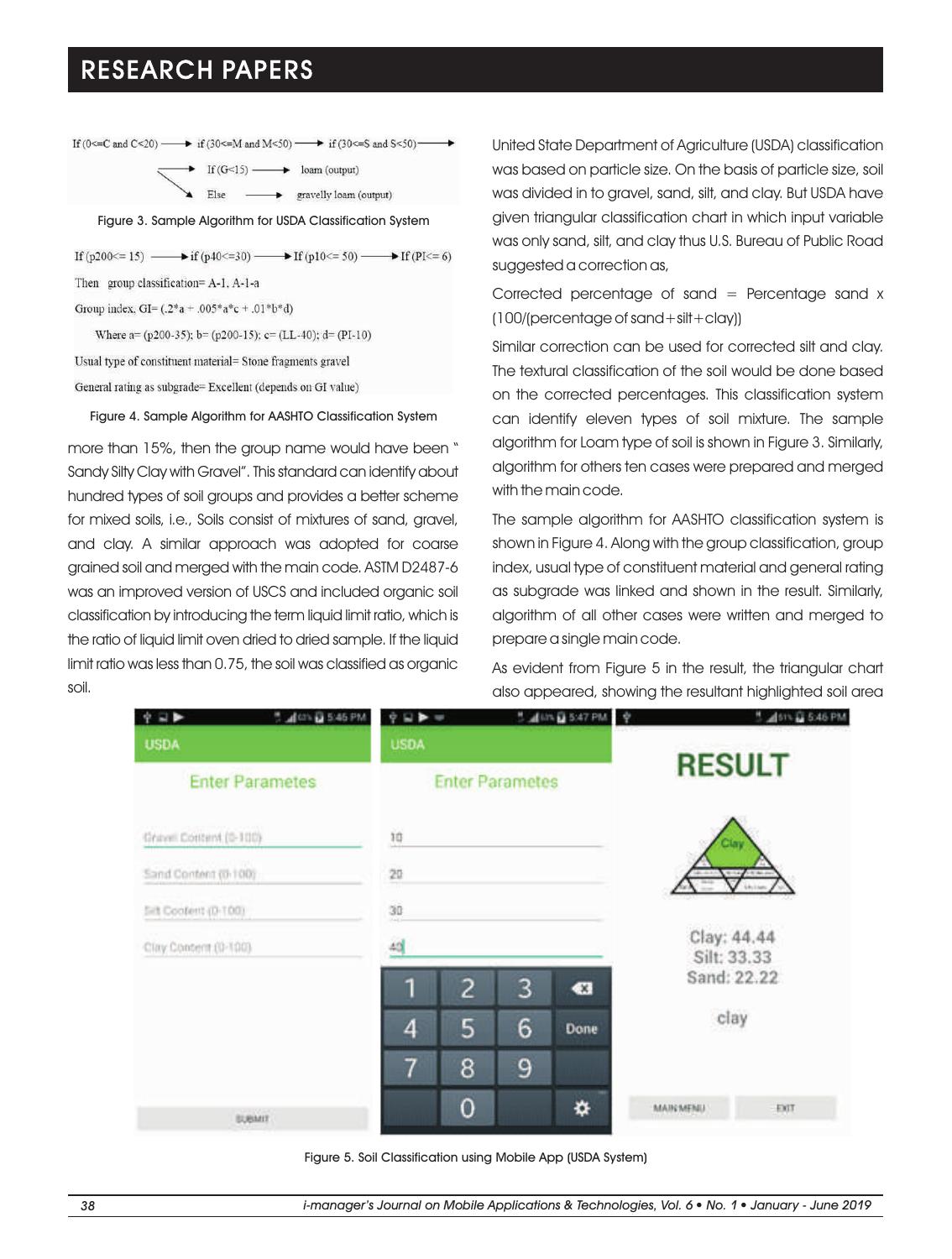as clay. To implement this additional application, each individual region was created by using sets of boundary lines then all the areas were merged in a bigger triangle. Each soil area in the triangular chart was linked with the classification result. The series of codes upon which the programs were based was simply conditional loop statements. These statements help in defining a particular set of properties that was assigned to each group in the classification system. Further, to develop the mobile application, open source Android Studio software was used. This software was used to design pages of mobile app, space for entering the numeric input, output, font, and color of the output. The design of the application was written in XML language. The application starts with the main screen showing all the options for different classification system, clicking on any option takes the user to the respected page for input of the different parameter, which was required to classify the soil. After analysing the input data, the software calculates and shows the result on the next page. If the entered values of the input variables were not valid or not in range or left unfilled, a warning message will pop up on the screen and the mobile app will return to the previous page. Further, if the user does not have the values of any input variable, zero can be entered for that input variable to run the mobile app.

#### 4. Result and Discussion

The mobile application developed was user-friendly and each input-output was guided with specific comment. The results reported in literature has been discussed and compared to check the accuracy of mobile application in classifying the soils based on different classification system. Few examples from different textbooks have been taken to compare the result shown by mobile app. The results for the classification (based on the AASHTO system of classification) of soil reported by Arora (2009) is presented in Table 3.

As evident from Figure 6, the result reported in Table 3 are in agreement. Further the mobile app also shows the significant constituent material of soil, general subgrade rating, and group index value, which is also in agreement with the result reported.

In order to test the app using USDA and triangular

| Constituent                            | Values (%)             |
|----------------------------------------|------------------------|
| LL                                     | 45                     |
| PL                                     | 16                     |
| PI                                     | $(45-16)=29$           |
| % retained on 0.075 mm (No. 200 sieve) | 60                     |
| % retained on .425 mm (No.40)          | 80                     |
| % retained on 2 mm (No.10)             | 92                     |
| % retained on No. 4                    | 100                    |
| Classification                         | $A - 7 - 6$ . $G = 13$ |

#### Table 3. Properties of Soil

classification, let clay=40%, sand=20%, silt=30%, and gravel=10%. As suggested by U.S. Bureau of Public Road, the gravel percentage was distributed to clay, sand and silt percentages leading to enhanced percentages of the fractions as evident from Figure 5. With these enhanced values of clay, sand and silt fractions, and the classification done by the mobile app as clay. The same results were verified using triangular chart with highlighted portion as clay as evident from the same figure. Further, the results for the classification (based on the ASTM system of classification reported by Kumar et al., 2015) of two soils (designated as soil A and soil B) as reported by Budhu (2011) is presented in Table 4.

As evident from Table 4, soil A was classified as fine grained soil, whereas soil B was classified as coarse grained soil. Further, the classification of these soils was carried out by Kumar et al. (2015) using the mobile app and the results of the classification were shown in Figures 7 and 8, respectively for the soil A and soil B. Study of Table 4 and Figure 7 reveals that the classification of the soil A was reported as ML, sandy silt, whereas the result shown by the mobile app was CL, lean clay. This difference in classification of soil A was attributed to the human error in gathering the information from the plasticity charts and flow chart as reported in ASTMD 2487-6. The term sandy used by Budhu (2011) in classifying the soil A should not be there as the sand content was less than 15%. The liquid limit and the plasticity index as evident from Table 3, for the soil A was 26% and 8%, respectively, which indicates that the soil A was of low compressibility. Further, to decide whether the soil A was siltor clay, the point having coordinates (26%, 8%) were above the A-line in Figure 9. Hence the soil A was definitely a clay (CL) rather than silt (ML) as reported wrongly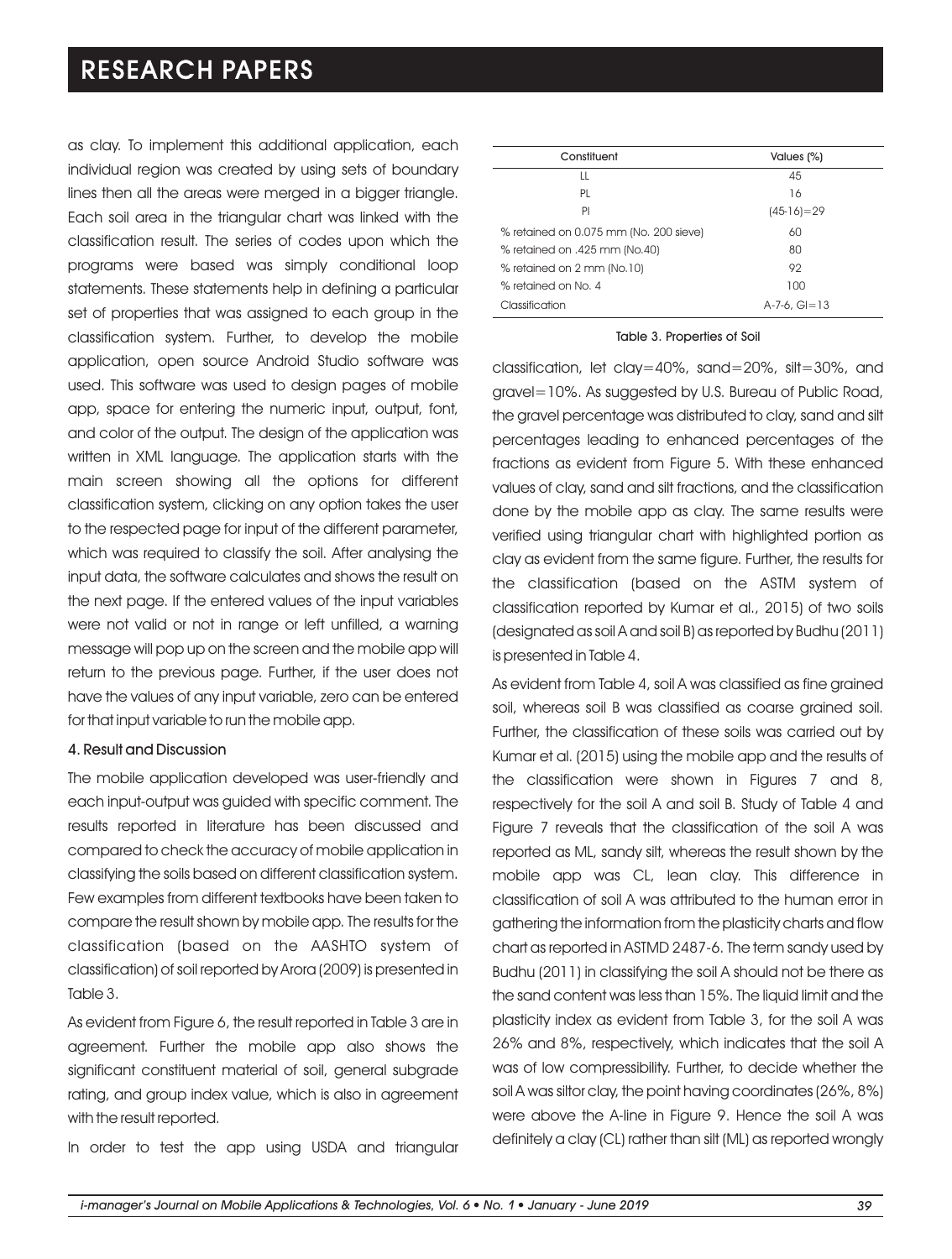

Figure 6. Soil Classification Using Mobile App (AASHTO System)

by Budhu (2011). Further study of Table 4 and Figure 8 reveals that the classification reported for soil B was in agreement with the classification reported for the soil B by Buddha (2011). The fine content as well as gravel content in soil B was greater than 12% and 15%, respectively as evident from Table 4. Soil B was also shown as non-plastic in Table 4. Hence, the classification reported in Table 3 and the one with the mobile app were in agreement. Hence, from the above discussion, it was concluded that human error may lead to the wrong classification of the soils, whereas the same could be eliminated with the use of

| Constituent                                 | Soil A         | Soil B                     |
|---------------------------------------------|----------------|----------------------------|
| Ш                                           | 26             |                            |
| PL                                          | 18             |                            |
| PI                                          | $(26-18)=8$    | Non plastic                |
| $%$ retained on 0.075 mm<br>(No. 200 sieve) | 12             | 80                         |
| Fines $(%)F$                                | $(100-12)=88$  | $(100-80)=20$              |
| Gravel fraction (%) G                       | Ω              | 16                         |
| Sand fraction (%) S                         | 12             | 64                         |
| Silt fraction (%) M                         | 59             | 20                         |
| Clay fraction (%) C                         | 29             | U                          |
| Classification                              | ML, sandy silt | SM, Silty sand with gravel |

Table 4. Properties of Soils (After Budhu et al., 2011)

mobile app. Further, the results for the classification (based on the ISC and USCS system of classification) of soil reported by Arora (2009) is presented in Table 5.

As evident from Table 5, the soil was classified as CL (lean clay) and CI (clay with medium plasticity or compressibility) by USCS and ISC classification system, respectively. Further, the classification of these soils was carried out using the mobile app and the results of the classification were shown in Figures 10 and 11, respectively. These figures show the results were in agreement.

#### Conclusion

With the proliferation of smartphone technology, the ease of computation and communication has become readily available to end users anytime anywhere. The delay between the data collection and its interpretation can be significantly reduced with the availability of various mobile applications on smartphone platforms. The Android application developed for classifying the soils is demonstrated in this paper. The mobile application is developed for five classification systems, including improved ISC, USSC, and AASHTO system. The existing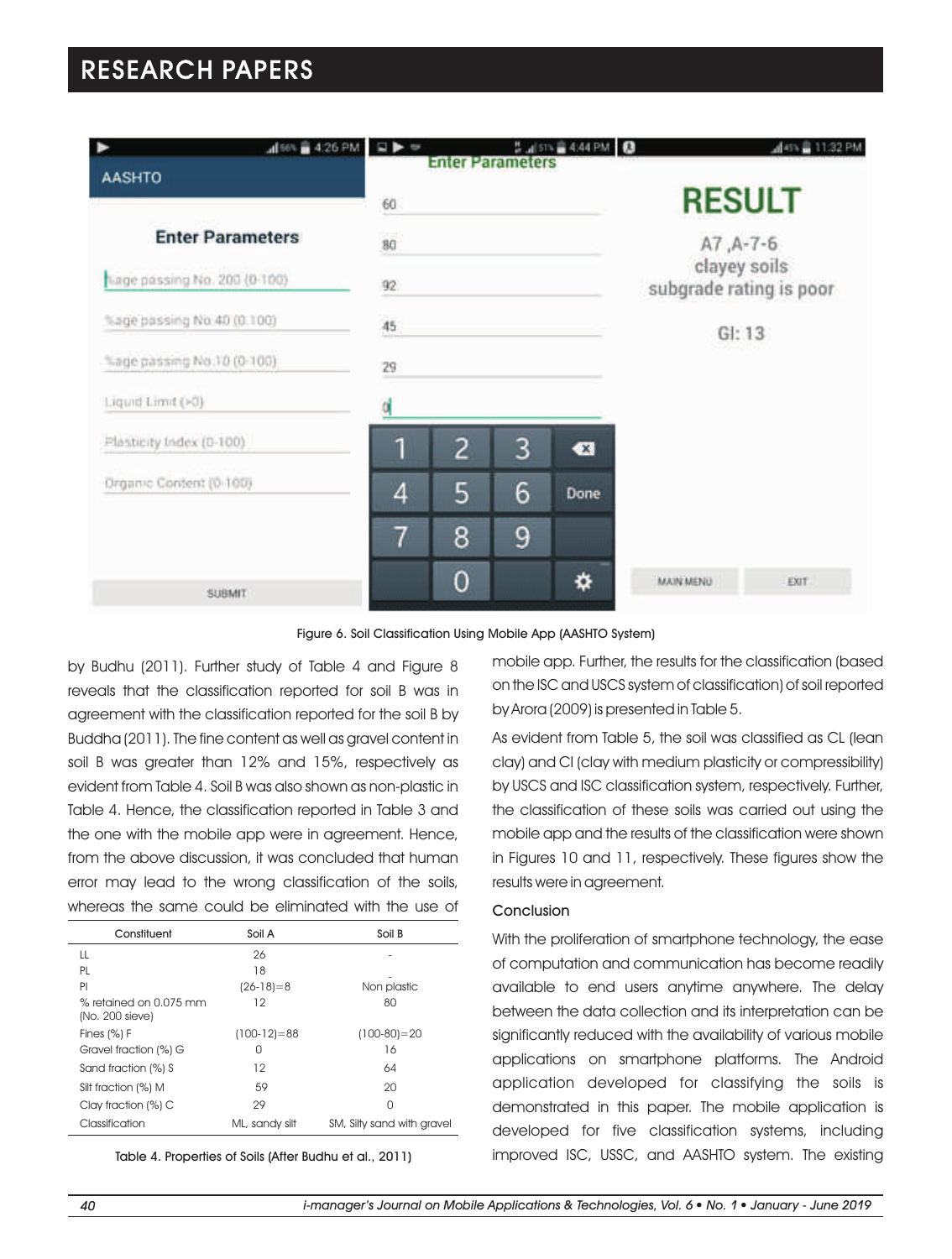| ATTN @ 11:06 AM<br>l.≑      | 中国中              |                |                                             | 479-Q 11:07 AM | $\psi =$             | $A \gg 1$ 11:07 AM $\phi$ is $\phi$<br>$\overline{\theta}$ |   |   | <b>ATT 自11:09 AM</b> 中国 |                | ATTN @ 11:08 AM |
|-----------------------------|------------------|----------------|---------------------------------------------|----------------|----------------------|------------------------------------------------------------|---|---|-------------------------|----------------|-----------------|
| <b>ASTM</b>                 | ASTM.            |                | <b>ASTM</b>                                 | $\ddot{12}$    |                      |                                                            |   |   | <b>RESULT</b>           |                |                 |
| Enter Parameters            | Enter Parameters |                | Enter Parameters:<br>Gravel Corners (D-100) | 69             |                      |                                                            |   |   | CL lean clay            |                |                 |
| %age parting 46.200 (0.100) | 혝                |                |                                             |                | Sand Contem (3-160)  | $\mathcal{R}_1$ and $\mathcal{R}_2$<br>$29\,$              |   |   |                         |                |                 |
|                             |                  |                |                                             |                | Sit Content (0-100)  | 26                                                         |   |   |                         |                |                 |
|                             |                  |                |                                             |                | Clay Content (D-100) | $\overline{8}$                                             |   |   |                         |                |                 |
|                             |                  |                |                                             |                | Liquid Limit (Fill)  |                                                            | o |   |                         |                |                 |
|                             | ٠                | $\overline{2}$ | 3                                           | $\bullet$      | Master mons (PD)     |                                                            |   | 3 | $\bullet$               |                |                 |
|                             | 4                | 5              | 6                                           | Done           | <b>U.R.D-ISTS</b>    | 4                                                          | 5 | 6 | Done                    |                |                 |
|                             | ۰,               | 8              | 9                                           |                | <b>SUBART</b>        |                                                            | 8 | 9 | a.                      |                |                 |
| <b>SUBART</b>               |                  | $\Omega$       |                                             | ū.             |                      |                                                            | n |   | 自                       | <b>MANMOUL</b> | bit             |

Figure 7. Soil Classification for Soil a using Mobile App and ASTM System of Soil Classification (after Kumar et al. (2015))

| ▲179.00 11:06 AM   全日 ◎<br>净<br><b>ASTM</b> | <b>ASTM</b> |                |                         | <b>JamQ11:09 AM</b>   空급 | <b>ASTM</b>          | $A^{m}B$ 11:10 AM $920$ |                        | <b>Enter Parameters</b> |                | $A \otimes \mathbf{Q}$ 11:10 AM $\phi$ 2 |                  | All 77-12 11:10 AM       |  |                           |
|---------------------------------------------|-------------|----------------|-------------------------|--------------------------|----------------------|-------------------------|------------------------|-------------------------|----------------|------------------------------------------|------------------|--------------------------|--|---------------------------|
| Enter Parameters                            |             |                | <b>Enter Parameters</b> |                          |                      | Enter Parameters        | $16$                   |                         |                |                                          |                  | <b>RESULT</b>            |  |                           |
| Tuge parang No.200 (S-100)                  | 20          |                |                         |                          |                      |                         | Gravel Custern (0-100) |                         | $\frac{1}{2}4$ |                                          |                  |                          |  | SM silty sand with gravel |
|                                             |             |                |                         |                          | Sand Commt (0-100)   |                         | 20                     |                         |                |                                          |                  |                          |  |                           |
|                                             |             |                |                         |                          | Sitt Content (0-103) |                         | Ð<br>$\overline{a}$    |                         |                |                                          |                  |                          |  |                           |
|                                             |             |                |                         |                          | Clay Content (0-102) |                         |                        |                         |                |                                          |                  |                          |  |                           |
|                                             | п           | っ<br>۷         | 3                       | $\bullet$                | CU<br>Oc:            |                         |                        | $\overline{c}$          | 3              | €                                        |                  |                          |  |                           |
|                                             | 4           | 5              | 6                       | Done                     |                      | <b>BUINT</b>            | 4                      | 5                       | 6              | Done                                     |                  |                          |  |                           |
|                                             | 7           | 8              | 9                       | ٠                        |                      |                         | ۰,                     | 8                       | 9              | $\sim$                                   |                  |                          |  |                           |
| <b>SUMME</b>                                |             | $\overline{0}$ |                         | ū                        |                      |                         |                        | $\mathbf 0$             |                | B                                        | <b>MAIN MENU</b> | $\overline{\mathrm{EM}}$ |  |                           |

Figure 8. Soil Classification for Soil B using Mobile App and ASTM System of Soil Classification (after Kumar et al. (2015))



Figure 9. Plasticity Chart (after Kumar et al. (2015))

| Constituent                          | Values (%)   |
|--------------------------------------|--------------|
| LL                                   | 40           |
| PL                                   | 25           |
| PI                                   | $(40-25)=15$ |
| % passing on 0.075 mm (No.200 sieve) |              |
| Classification                       | CL and Cl    |

#### Table 5. Properties of Soil

classification systems have been analysed, and further improvement in the classification systems have also been proposed. Based on the improved classification systems, a mobile application has been developed, which can be used for wide range of domains ranging for geo technical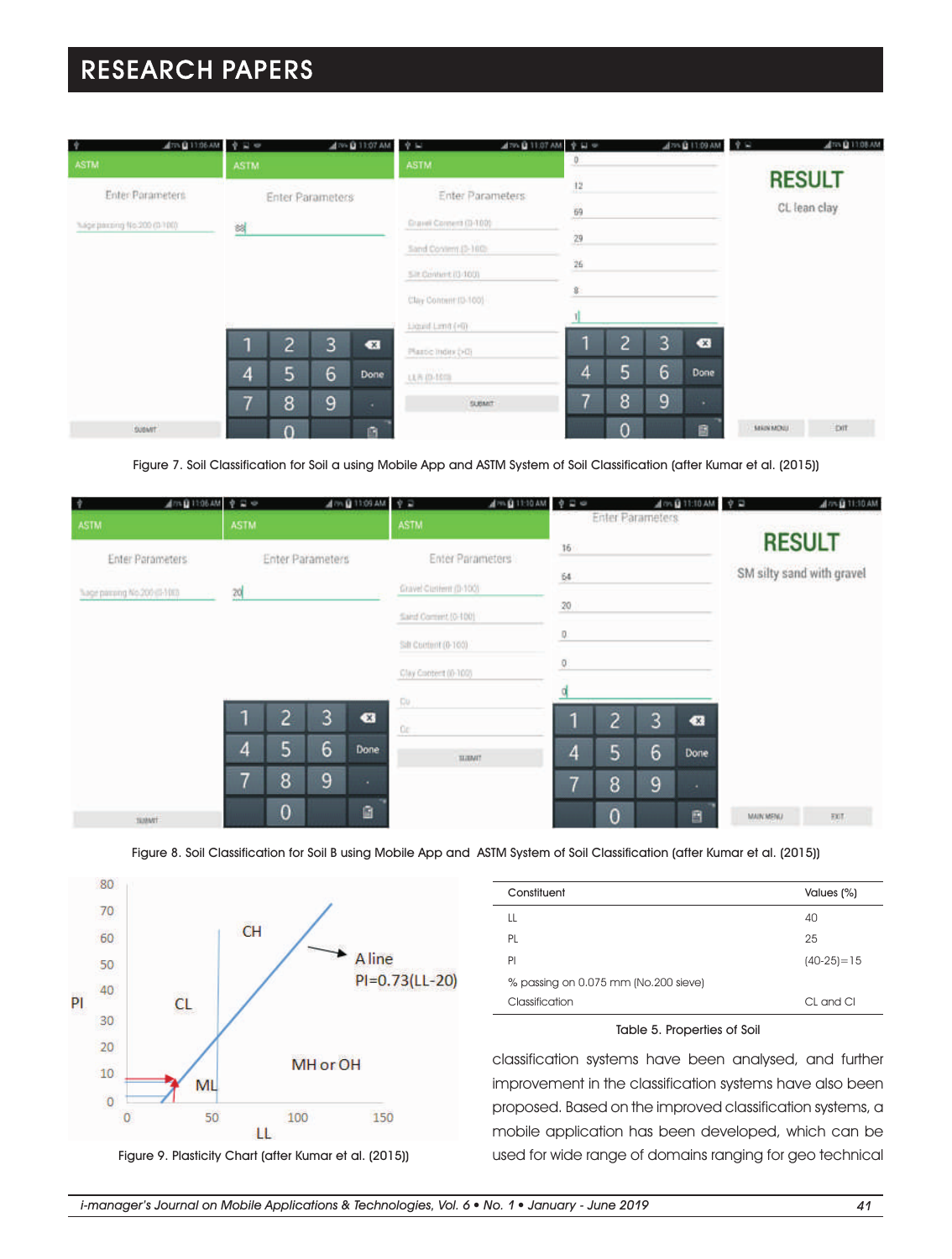| dth自11:03 PM 5<br><b>CO</b> | 4th 8 11:04 PM (2 w      |                |                         |   | ASING 11:04 PM | <b>START OF</b>  | ASIN @ 11:04 PM |
|-----------------------------|--------------------------|----------------|-------------------------|---|----------------|------------------|-----------------|
| <b>USCS</b>                 | <b>USCS</b>              | <b>USCS</b>    |                         |   |                | <b>RESULT</b>    |                 |
| <b>Enter Parameters</b>     | <b>Enter Parameters</b>  |                | <b>Enter Parameters</b> |   |                |                  |                 |
| 86                          | Liquid Levit             | 40             |                         |   |                | CL lean clay     |                 |
|                             | Organic cuntant          | $\circ$        |                         |   |                |                  |                 |
|                             | Plasticity Indio(10-100) | $-15$          |                         |   |                |                  |                 |
|                             |                          |                |                         |   |                |                  |                 |
|                             |                          | F.             |                         |   |                |                  |                 |
|                             |                          |                | 2                       | 3 | $\bullet$      |                  |                 |
|                             |                          | $\overline{4}$ | 5                       | 6 | Done           |                  |                 |
|                             |                          | 7              | 8                       | 9 | ۰              |                  |                 |
|                             |                          |                | $\mathbf 0$             |   | 區              | <b>MAIN MOND</b> | <b>EXIT</b>     |

Figure 10. Soil Classification using Mobile App (USCS System)



Figure 11. Soil Classification using Mobile App (ISC System)

surveys to organic soil analysis. With the help of this mobile application, dependency upon graphs, tables, and flow charts for getting the classification can be avoided. Such manual refereeing processes are not only time consuming, but also susceptible to human error, leading to incorrect classification of soils as has been shown in this paper. At present, the mobile app does not handle the cases for missing data, resulting either due to the incomplete data collection procedures or erroneous instruments, as a part of future work, predictive models that can handle missing data problem, shall be developed. The data collected through mobile app can be further stored and harvested through crowd sourcing and a soil map can be plotted, which can be useful in planning the effective utilization of land as well.

#### **Notations**

The following symbols are used in this paper:

- $G =$  gravel contents
- $S =$  sand contents
- $M =$  silt contents
- $C =$  clay contents
- $F =$  fine contents
- PI = Plasticity Index
- $LL =$  Liquid Limit
- Cu = coefficient of uniformity